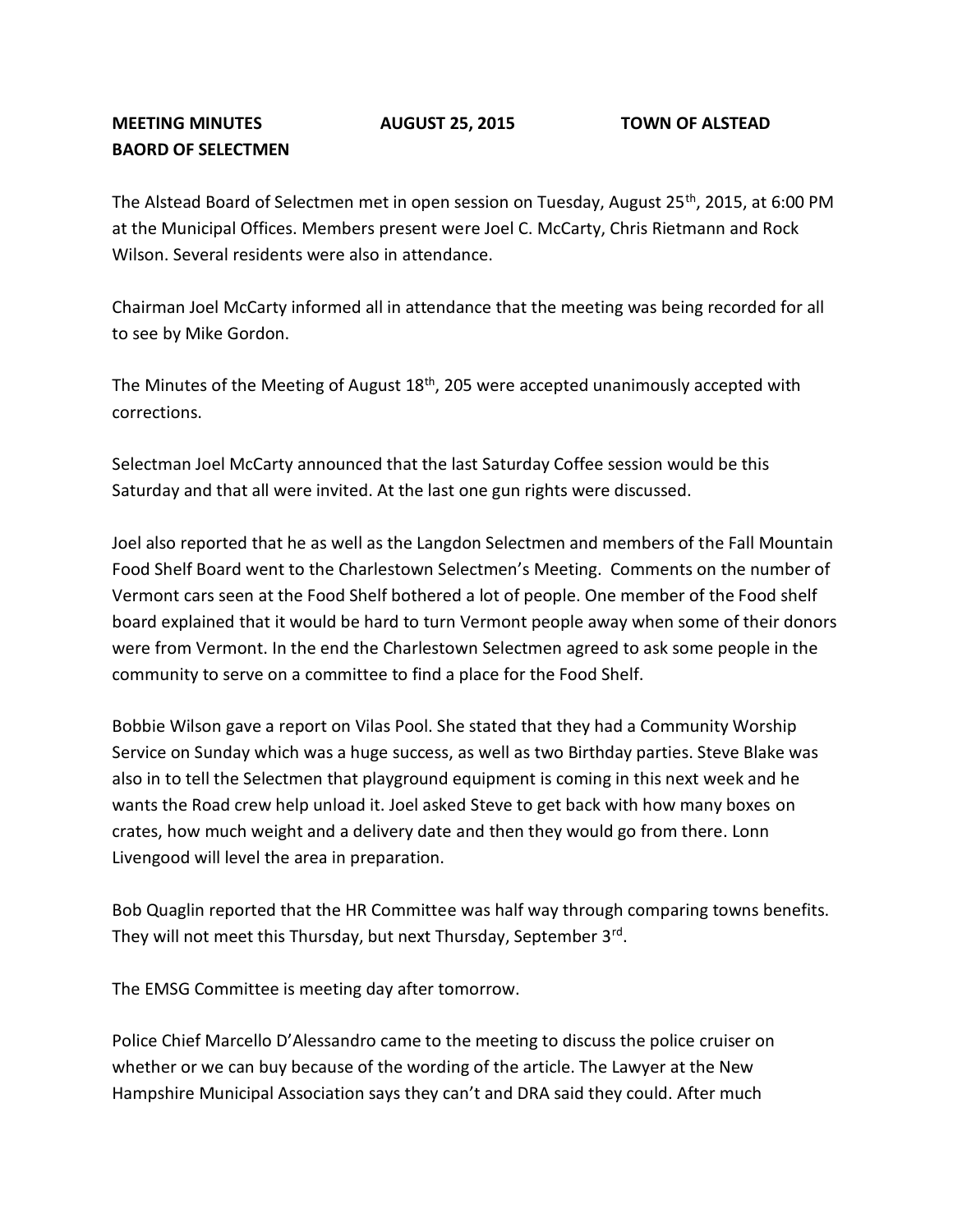discussion the Selectmen are going to check to with the Town lawyer, Bernie Waugh to see what he says.

Marcello also came to discuss the Chief of Police Search .Marcello was upset that Bob Bromley resigned from the committee. The search committee was trying to arrange to have the oral board between August 31<sup>st</sup> and September 4<sup>th</sup>. Marcello had left a message at Troop C to see if they would be able to participate at that time, but he had not heard back yet. Marcello wanted to know if anyone had considered a backup plan incase none of the three people were hired for the position. A discussion ensued about hiring another full time officer and a part time chief. Also it was discussed that you might make arrangements with another town. There is another meeting of the Committee this Thursday.

David Crosby, Superintendent of DPW was also in attendance. He and Rock Wilson had met with the person from Southwest Regional Planning, Joyce Curll, John Mann, and Margaret Chase about the runoff going into Lake Warren. If something isn't done soon, the pond will be dead in 10 to 20 years. They are already working on one grant and there are two more grants that they can apply for in the future. All the road crew's time and materials can be used as inkind towards the grant. David is going to keep track of all the time and materials. The single thing that would help the most is to make the road narrower and to pave it. The Lake Warren Association is having a meeting at the East Alstead Church this Saturday at 9:00 AM. They would like one of the Selectmen to attend.

Bruce Bellows came to the meeting to discuss what the Historical Society was going to do for the 10 year flood anniversary. They are going to set up the Flood Display at the Town Hall Friday from 4 to 7 PM and Saturday 10 AM to 4 PM. There is going to be a bronze plaque dedicated to the 4 people that died in the flood at 4:15 PM where the Paper Mill stood at one time by Millot Green. People can contribute to the plaque by donating \$20.05.

Mim Ward came down to ask if we collect taxes on the Shaw house on Pleasant Street that was taken over by the government because of Andy Young. The Secretary stated that we did not and couldn't until they sold the property. She stated that the neighbors were mowing the lawn and there wasn't a 4-sale sign on it. She certainly hated to see it go downhill and fall in. The Selectmen will try and write to the government to find out what can be done.

The Selectmen read their mail. David Crosby asked for a non-public meeting with the Selectmen. The Selectmen (Joel/Chris) unanimously voted to go into non-public session at 7:42 PM citing RSA 91-A:3 9 (b). The Selectmen came out on Executive Session at 7:45 PM. There being no further business before the Board, the meeting adjourned at 7:46 PM. The Board will